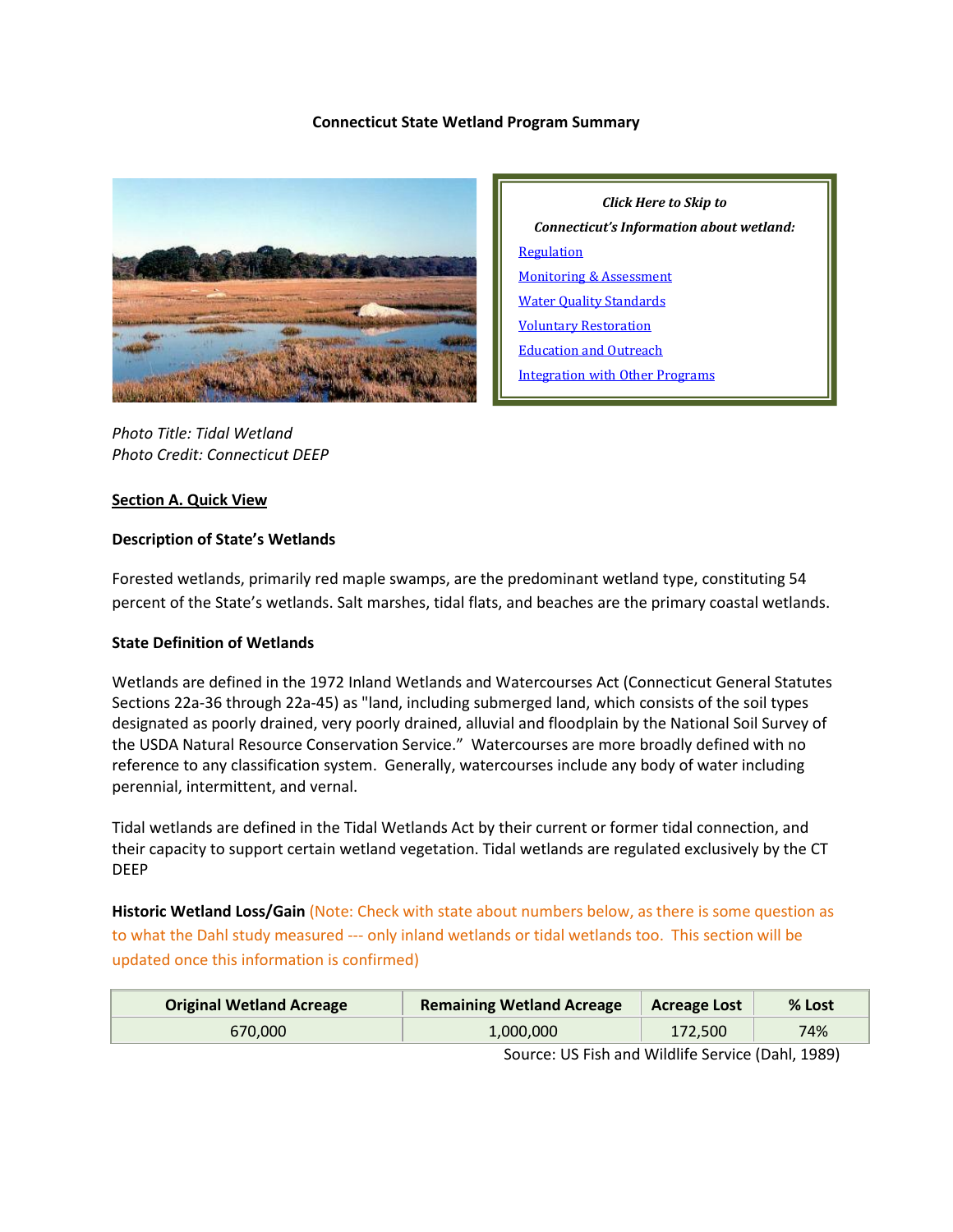# **Primary State Wetlands Webpage**

CT Department of Energy and Environmental Protection (DEEP) Inland Wetlands and Watercourses Webpage: [http://www.ct.gov/deep/cwp/view.asp?a=2720&q=325682&deepNav\\_GID=1907%20](http://www.ct.gov/deep/cwp/view.asp?a=2720&q=325682&deepNav_GID=1907%20)

### **State Wetland Program Plan**

Connecticut's Inland Wetlands Program Plan [http://water.epa.gov/type/wetlands/upload/ct\\_wpp\\_and\\_tranmittal\\_letter.pdf](http://water.epa.gov/type/wetlands/upload/ct_wpp_and_tranmittal_letter.pdf)

## **State Budget for Wetland Work**

| <b>State</b><br><b>Name</b> | Core element #1:<br>Regulation*                                                     | <b>Core Element #2:</b><br><b>Monitoring and</b><br><b>Assessment</b>  | <b>Core Element #3:</b><br><b>Wetland Water</b><br><b>Quality Standards</b>                                                       | <b>Core Element #4:</b><br><b>Voluntary</b><br>Wetland<br><b>Restoration</b> |
|-----------------------------|-------------------------------------------------------------------------------------|------------------------------------------------------------------------|-----------------------------------------------------------------------------------------------------------------------------------|------------------------------------------------------------------------------|
| <b>Agency</b>               | CT DEEP - Inland Water<br><b>Resources Division (Inland</b><br>wetlands regulation) | No inland wetlands<br>work                                             | No inland wetlands<br>work                                                                                                        | No inland wetlands<br>work                                                   |
| Source(s)                   | Funded primarily by State<br><b>General Fund</b>                                    | N/A                                                                    | N/A                                                                                                                               | N/A                                                                          |
| <b>Amount</b>               | Information unavailable                                                             | Information<br>unavailable                                             | Information<br>unavailable                                                                                                        | Information<br>unavailable                                                   |
| <b>Staffing</b>             | 2 FTE (cumulative from 3<br>environmental analysts and<br>3 engineers)              |                                                                        |                                                                                                                                   |                                                                              |
| <b>Agency</b>               | DEEP - Office of Long<br><b>Island Sound (Tidal</b><br>wetlands regulation)         | Ask about OLIS                                                         | DEEP - Office of<br>Long Island Sound<br>-- For tidal only<br>(There are<br>provisions for tidal<br>waters in the<br>state's WQS) | DEEP - Office of<br>Long Island Sound                                        |
| Source(s)                   | Funded primarily by federal<br>grants with state match                              | <b>Federal funding</b><br>from the National<br><b>Estuary Program?</b> | Information<br>unavailable                                                                                                        | Information<br>unavailable                                                   |
| <b>Amount</b>               | Information unavailable                                                             | Information<br>unavailable                                             | Information<br>unavailable                                                                                                        | Information<br>unavailable                                                   |
| <b>Staffing</b>             | Information unavailable                                                             | Information<br>unavailable                                             | Information<br>unavailable                                                                                                        | Information<br>unavailable                                                   |

\*Notes:

- Each town has a local wetland commission (not funded by the state); but the state provides training to these local officials, funded by EPA grants.
- While the DEEP Inland Water resources Division had 60 staff members in the 1980s, staff numbers have been cut in half since that time. No one is currently assigned to enforcement in the division.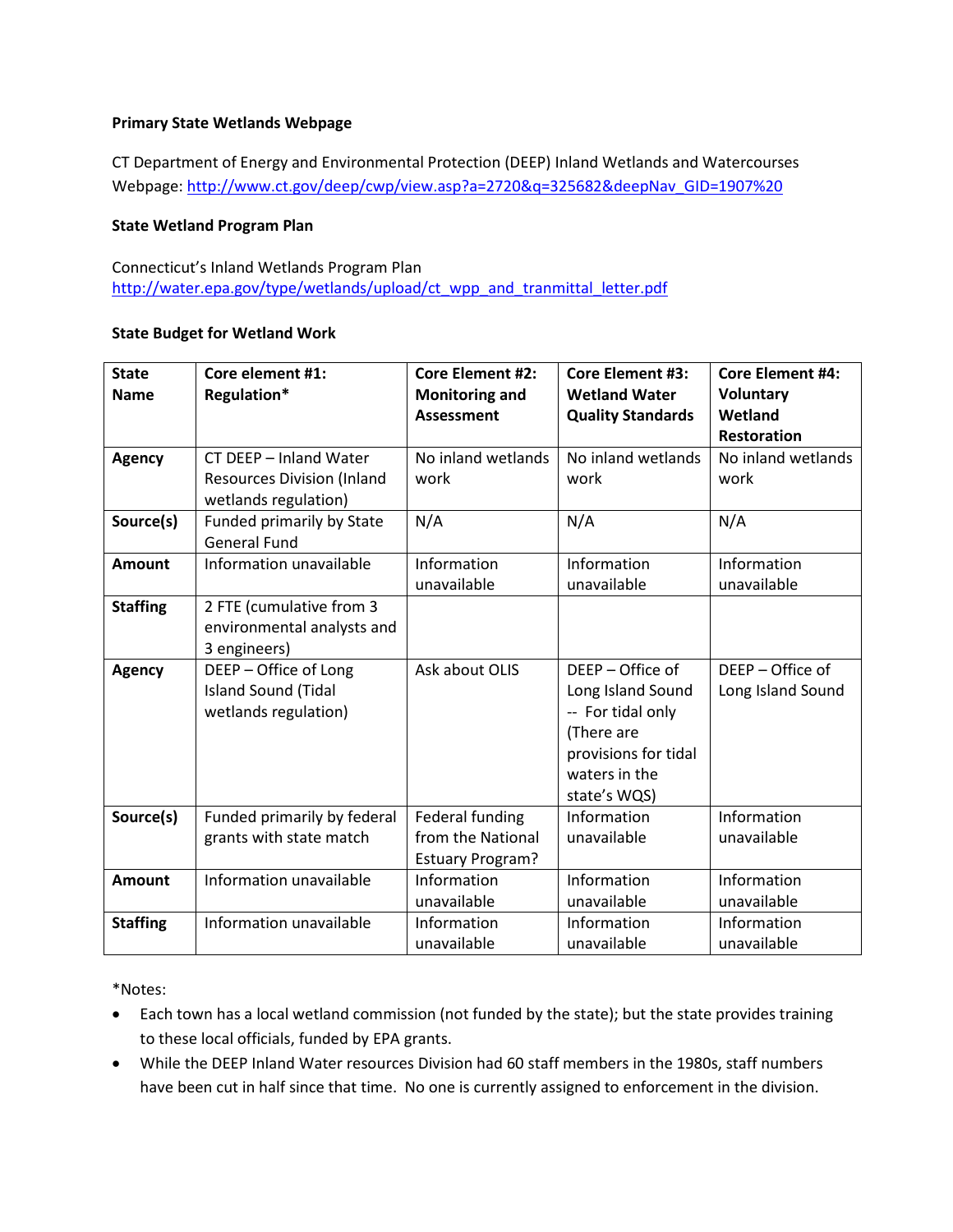Three analysts are now doing all regulatory work statewide. There is no ability to designate specific work tasks. Additionally, there has been stagnant funding for some line items which have had significant cost increases, effectively decreasing the amount of work that can be achieved with flat funding. Causes for this include state/federal fiscal issues. Cuts have been spread across programs.

### **State Permitting Fees**

| <b>State Permitting Fee</b> | <b>State Name</b> |
|-----------------------------|-------------------|
| Yes/No                      | NO                |
| Amount (range)              | N/A               |
| Agency                      | N/A               |

*Note:* Although there are no wetland fees in statute, CT DOT reimburses DEEP for the cost of processing their permits (in lieu of permit fee), which provides some financial support for the state's wetland regulation work. Additionally, a lot of DOT work is required to reimburse the state for the cost of processing permits (in lieu of standard fees), which offer some support to the program.

### **Innovative Features**

• Connecticut is the first state in the nation to establish a unit dedicated to wetland restoration and mosquito management. This group used to be based at the Department of Health, but moved to the DEEP Wildlife Division (Wetland and Habitat March Management). The effort does lots of coastal/tidal restoration work, which has been active and well-received.

### **Models and Templates**

None.

# <span id="page-2-0"></span>**Section B. Regulation**

### **How are Wetlands Regulated in Connecticut?**

# (This section is currently being rewritten by state staff; please contact the state for the most accurate information on regulation in Connecticut).

In Connecticut, regulation of inland wetlands occurs primarily at the municipal level. In 1987, the IWWA was amended to declare it is the "public policy of the state" to require municipal regulation of such activities. The DEEP Inland Wetlands Management Section provides training, regulatory, and technical assistance to Connecticut's municipal inland wetlands agencies in the administration of the Connecticut Inland Wetlands and Watercourses Act (section 22a-36 through 45 of the Connecticut General Statutes).

The Connecticut Department of Environmental Protection (CTDEEP) only regulates the actions of state Departments, agencies or instrumentalities. Local commissions may adopt additional or more stringent regulations, as well as provisions for regulating activities in upland review areas, so long as the language is consistent with State statutes. All activities (except certain exempted actions) which are likely to impact or affect wetlands and watercourses are regulated activities requiring approval including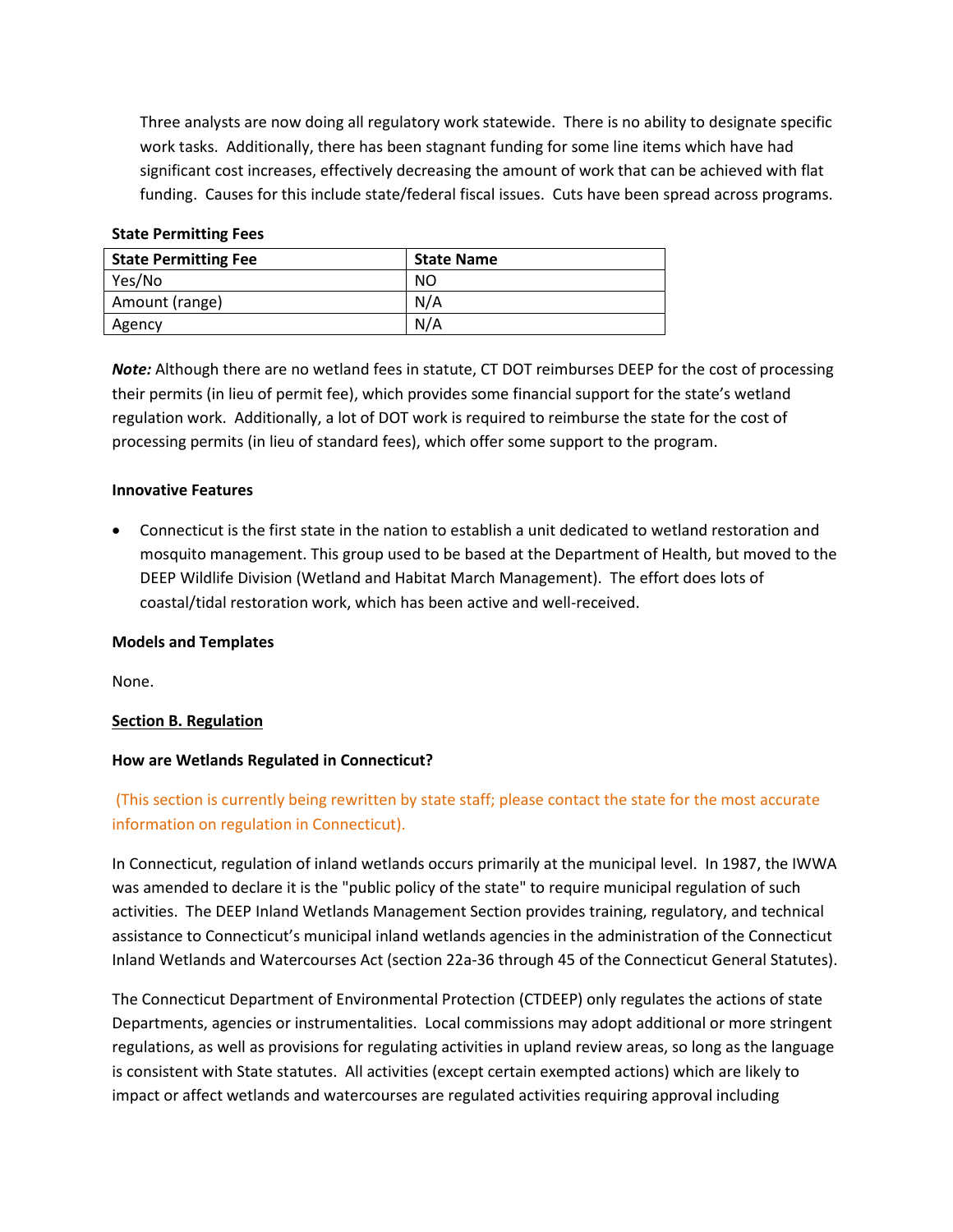activities outside the boundaries of wetlands and watercourses. There are 169 municipalities in Connecticut and a total of 170 municipal inland wetlands agencies. Municipal decisions cannot be appealed to CTDEEP; all such appeals must go to the state courts. The CTDEEP provides a model regulation for municipalities

[\(http://www.ct.gov/deep/lib/deep/water\\_inland/wetlands/modelregsfinalof4thedition.pdf\)](http://www.ct.gov/deep/lib/deep/water_inland/wetlands/modelregsfinalof4thedition.pdf).

There are five sources of state wetland regulation in Connecticut:

- 1. 401 Certification of Army Corps of Engineers Section 404 Dredge and Fill permits
- 2. Inland Wetland and Waterways Act
- 3. Tidal Wetland Act: DEEP's coastal permits are administered by the Bureau of Water Protection and Land Reuse's Office of Long Island Sound Programs (OLISP), which regulate a variety of activities in tidal wetlands and in tidal, coastal or navigable waters of the state
- 4. Connecticut Water Diversion Policy Act
- 5. Connecticut Dame Safety/Construction Statute

# **Wetland Delineation**

| <b>Delineation Guidance</b> | Yes | <b>No</b> | <b>Detail</b>                                                                                                                                                                                                  |
|-----------------------------|-----|-----------|----------------------------------------------------------------------------------------------------------------------------------------------------------------------------------------------------------------|
| Use State's own Method      |     |           | Refer to NRCS Wetlands guidance on soil drainage;<br>regulate any wetland that has a soil type of "poorly<br>drained, very poorly drained, alluvial, or floodplain by<br>the National Cooperative Soil Survey. |
| Use Corps' 87 Manual and    |     | x         |                                                                                                                                                                                                                |
| <b>Regional Supplement</b>  |     |           |                                                                                                                                                                                                                |
| Other (Please describe)     |     | х         |                                                                                                                                                                                                                |

*Detail:* There is no threshold or minimal size requirement for wetlands and watercourses. Any wetland or watercourses that can be observed and delineated on the ground is subject to jurisdiction. The result is that the Connecticut delineation of wetlands and watercourses almost always exceeds the federal delineation of the areas.

# **Evaluation Methodology**

While there is no standard evaluation method set by statute or regulation, the state often uses the New England Division of the Army Corps of Engineers' Highway Methodology. This methodology includes two parts, the second of which is a functions and values assessment. This is the part of the process used by the state, which has worked well for wetland evaluation. This evaluation tool is only used for regulatory purposes.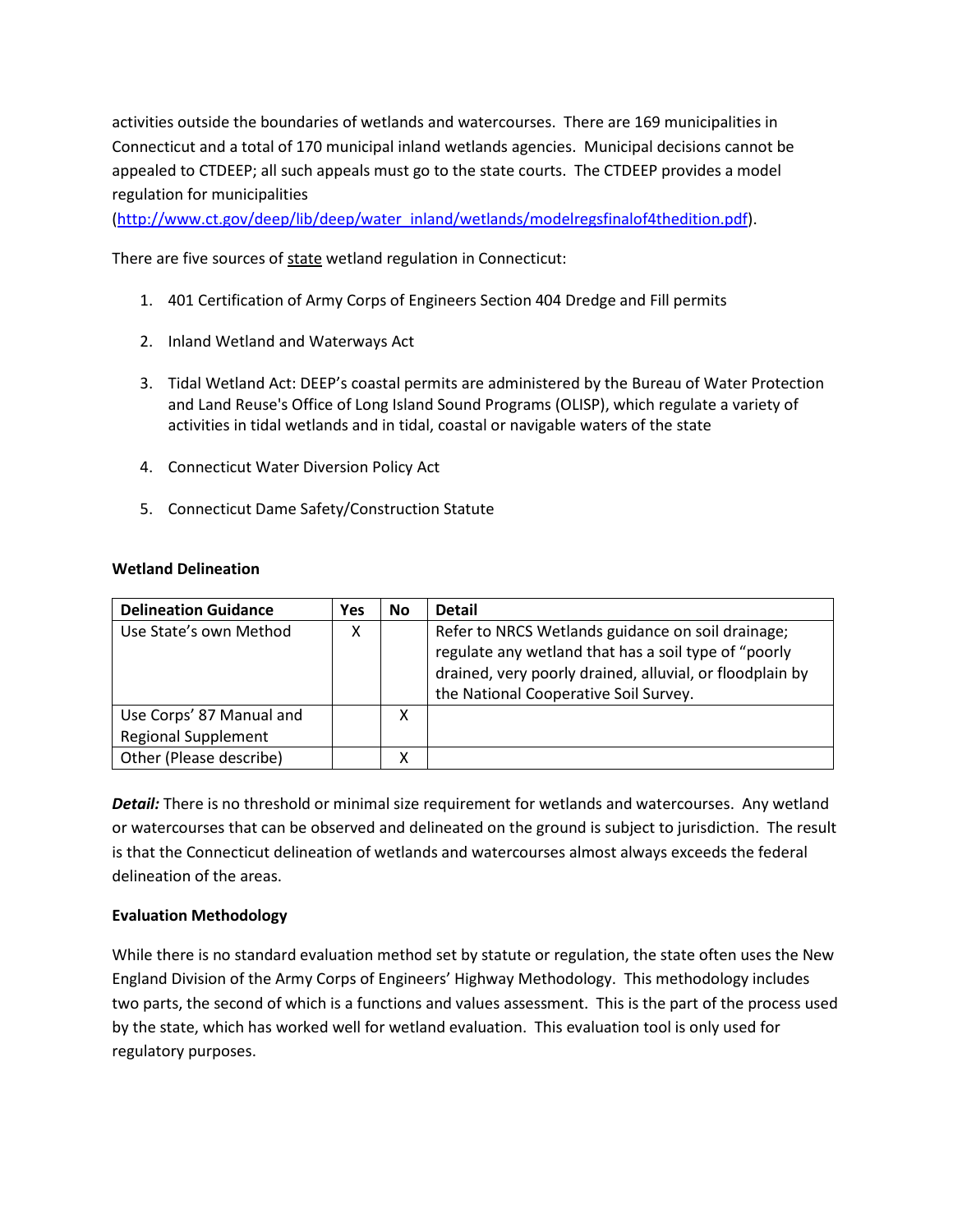## **Exempted Activities**

The state does not look to federal exemptions. Instead, the state has certain limited exemptions are provided for agriculture, forestry, residential property maintenance, water companies, conservation, outdoor recreation uses, and mosquito control.

# **Special Provisions for Agriculture and Forestry**

As stated above, certain limited exemptions are provided for agriculture, forestry, property maintenance, water companies, conservation, recreation uses, and mosquito control.

## **Penalties and Enforcement**

The state's enforcement is mostly through local wetland authority. Municipal inland wetlands agencies are responsible for enforcement of the statute and regulations, rather than the state. The commissioner of CT DEEP retains enforcement authority over actions normally regulated by municipalities under certain circumstances. Civil penalties are assessed up to \$1,000 per day. As a result of a 1996 amendment, municipalities have authority to issue citations with a fine up to \$1,000. Such citations are separate from civil penalties. Further, any person who wilfully or knowingly violates is subject to increased penalties and/or imprisonment.

# **Permit Tracking**

Section 22a-39m of the Act requires that municipal inland wetlands agencies report all permit and enforcement actions to the Commissioner of CTDEEP. The Department provides a form for such reporting purposes. The information is entered into a computerized database.

# **State General Permit (statewide vs. regional coverage)**

| <b>Permit Coverage</b>          | <b>Yes</b> | No | <b>Detail (Type of Permit)</b>                                                                                                                                                                                                                                       |
|---------------------------------|------------|----|----------------------------------------------------------------------------------------------------------------------------------------------------------------------------------------------------------------------------------------------------------------------|
| <b>Regional General Permit</b>  |            | х  |                                                                                                                                                                                                                                                                      |
| <b>Statewide General Permit</b> | x          |    | CTDEEP and U.S. Army Corps of Engineers (Corps) have<br>established a State General Permit (PGP) for the State of<br>Connecticut. PGP involves categories based on size of<br>impact upon wetlands meeting federal wetland<br>definition, as well at activity types. |

### **Assumption of 404 Powers**

| <b>Assumption Status</b>   | <b>Yes</b> | <b>No</b> | <b>Detail</b>                             |
|----------------------------|------------|-----------|-------------------------------------------|
| Assumed                    |            |           |                                           |
| Applying for Assumption    |            |           |                                           |
| <b>Explored Assumption</b> |            |           | (Not considered due to lack of resources) |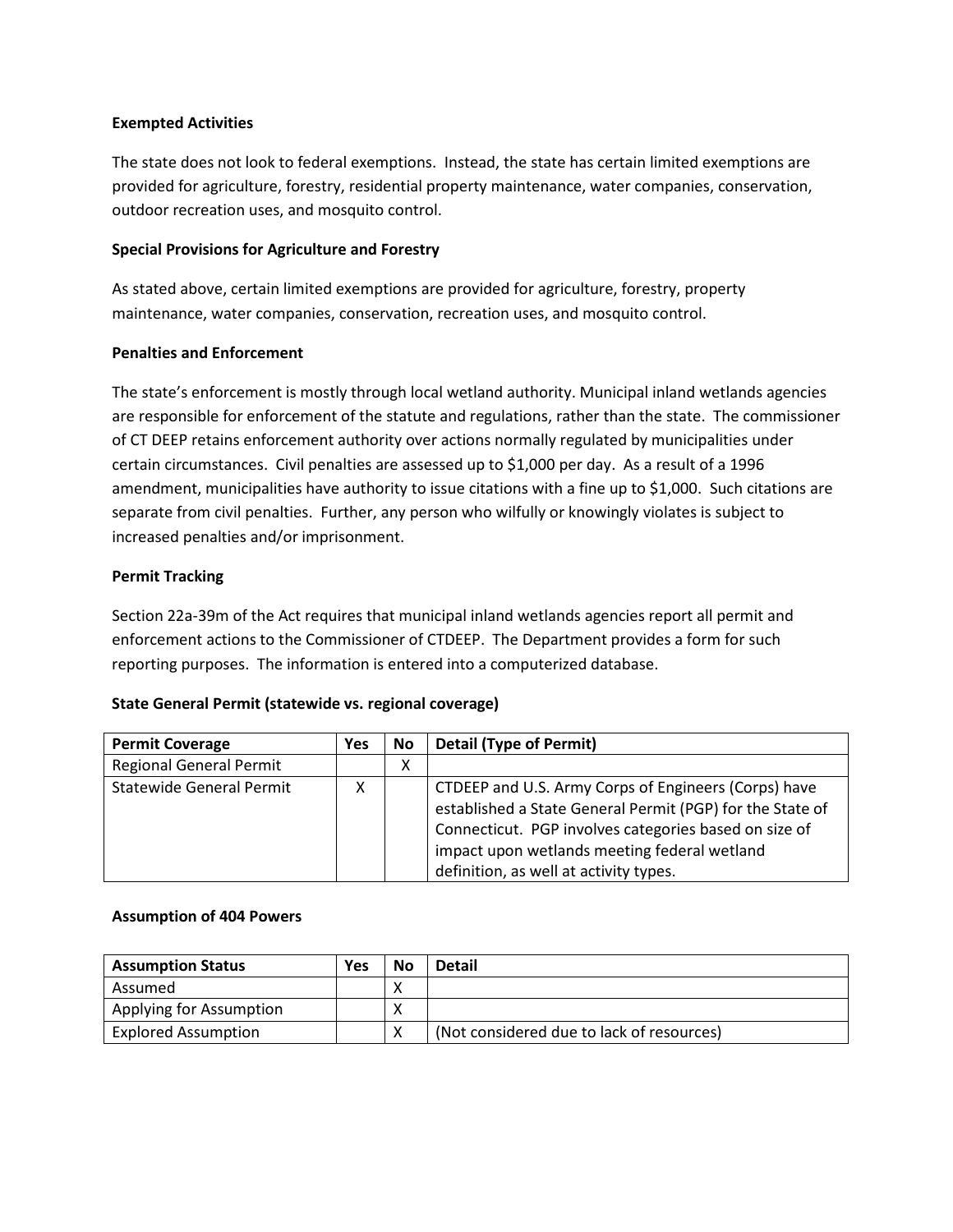## **Joint permitting**

While the state does not have joint permit applications or joint public noticing, state agency permitting is coordinated with Corps, including issuance of §401 certification. There is regular communication between the Corps and DEEP on specific projects.

# **Buffer Protection**

The state does not have a buffer statute or regulation requirements for inland wetlands. However, there is state statute that allows municipalities to identify buffers for protection. Most communities that have adopted buffer protections require buffers in the range of 50-100 feet. Some municipalities have even greater requirements, up to 600 feet.

The Office of Long Island Sound Programs provides guidance to encourage municipalities to require tidal wetland buffers. The guidance document discusses the value of vegetated buffers as a tool in protecting tidal wetlands from adverse impacts associated with adjacent upland development and provides both guidelines for buffer width in different situations and template language for municipal buffer ordinances:

[http://www.ct.gov/deep/lib/deep/long\\_island\\_sound/coastal\\_management/twbufferguidance.pdf](http://www.ct.gov/deep/lib/deep/long_island_sound/coastal_management/twbufferguidance.pdf)

## **Special Area Management Plans and Advanced Identification Plans**

None.

### **Mitigation Policy**

Connecticut has a wetland mitigation policy, but compliance with the policy is not required. A 1996 amendment to the Inland Wetlands and Watercourses Act authorizes mitigation and establishes the following priority for compensatory types of mitigation: restore, enhance and create productive wetlands or watercourse resources.

### **Mitigation Database**

There is no formal tracking of mitigation at the state level. However, state statute requires municipalities to report their mitigation actions to DEEP. The state manages a state database into which municipalities enter their mitigation data. It is important to note that the dataset provides raw data and has no quality controls.

### <span id="page-5-0"></span>**Section C. Monitoring and Assessment**

### **Agency Responsible for Wetland Monitoring and Assessment**

The state does not have a formal wetland monitoring program. Connecticut DEEP is responsible for the implementation of the state's Ambient Water Quality Monitoring Plan, but neither the inland nor tidal wetland program has a statewide wetland-specific monitoring or assessment program.

OLISP is working on the creation of a coast-wide network of tidal marsh benchmarks. This technique, which is known as "sediment elevation tables," is being used to track marsh response to sea level rise. Local academic institutions monitor the position and elevation of vegetation changes in several marshes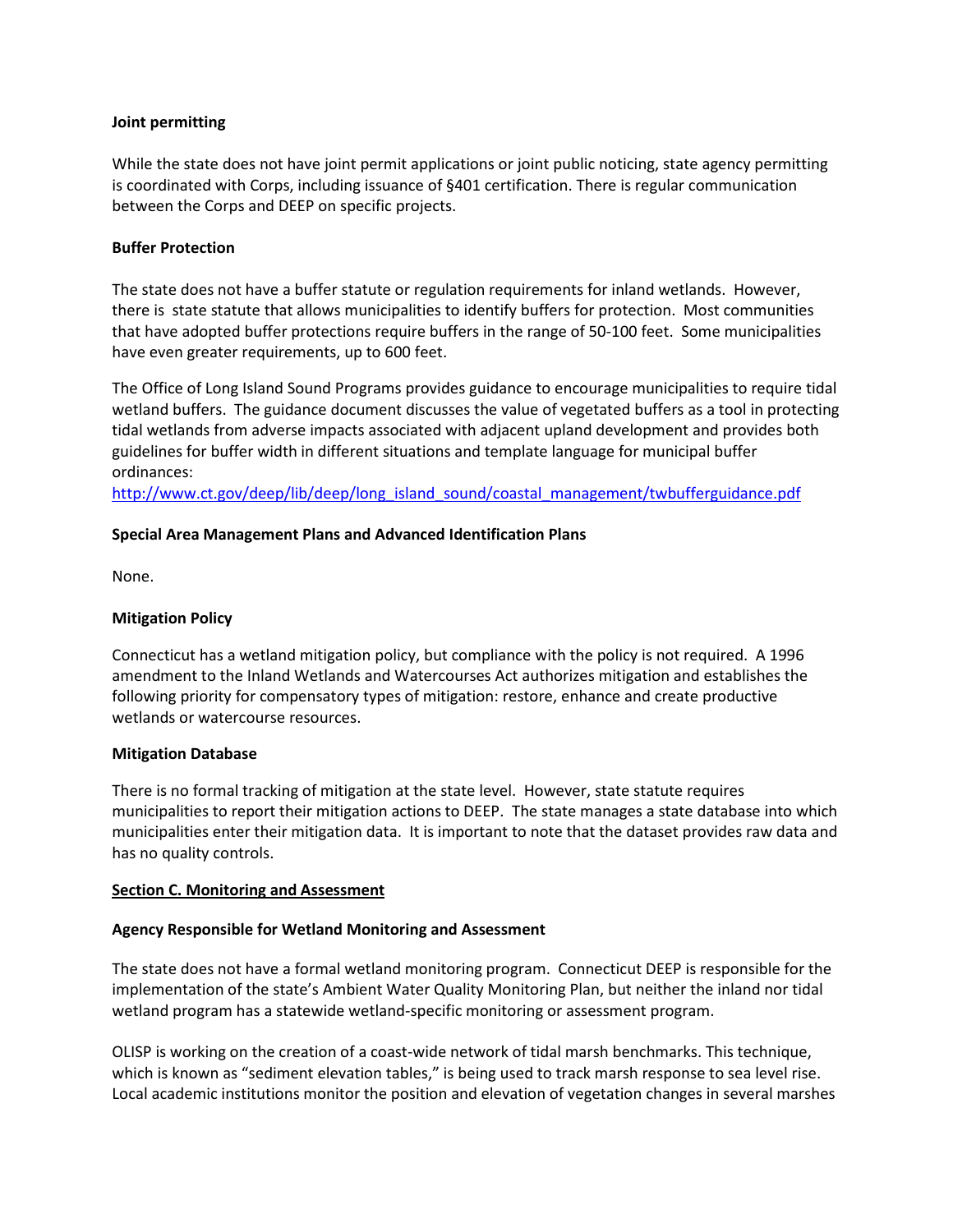identified by the OLISP. The OLISP has also been conducting a general assessment of sudden wetland dieback in Connecticut, as well as tracking marsh submergence, which is confined to the southwest of New Haven.

# **Mapping/Inventory**

- Connecticut has completed the National Wetland Inventory and mapping program, which has made available maps for the entire state. These maps were developed in the 1980s.
- Additionally, Connecticut has NWIPlus Maps developed in the last two years.
- With funding from the U.S. Environmental Protection Agency (EPA), Long Island Sound Study, and U.S. Fish and Wildlife Service (FWS), OLISP has mapped the emergent marshes in six coves using the Cowardin classification. OLISP contributed summer aerial photography from 1974 to the present to these efforts
- Additionally, detailed statewide soils maps are available.

# **State Wetland Mapping Public Portal**

Although the state does not have a formal online portal for state wetland maps, there are links from a number of websites that can get to these maps.

# **Wetland Classification and Assessment**

The State of Connecticut uses a *Connecticut Consolidated Assessment and Listing Methodology for 305(b) and 303(d) Reporting* (CTCALM) (CTDEEP 2004a), but this does not outline a specific methodology for wetlands.

# **Statewide Monitoring Plan**

The state does not have a wetland monitoring plan and has no active wetland monitoring at this time. The state of Connecticut has adopted an Ambient Water Quality Monitoring Plan [\(http://www.ct.gov/deep/lib/deep/water/water\\_quality\\_management/ct\\_comp\\_amb\\_wtr\\_qual\\_monit](http://www.ct.gov/deep/lib/deep/water/water_quality_management/ct_comp_amb_wtr_qual_monit%20%20_strat.pdf)  strat.pdf). The plan pays lip service to wetlands, but does not include biological monitoring for wetlands at this time.

# **Overall Wetland Gain and Loss Tracking System**

Overall wetland gain and loss from municipal permitting activities is tracked as part of the permit tracking program sanctioned by the IWWCA and OLISP. There is no quality control of this data. The database can serve as a general and informal index of the level of activity and size of impacts to wetlands over time.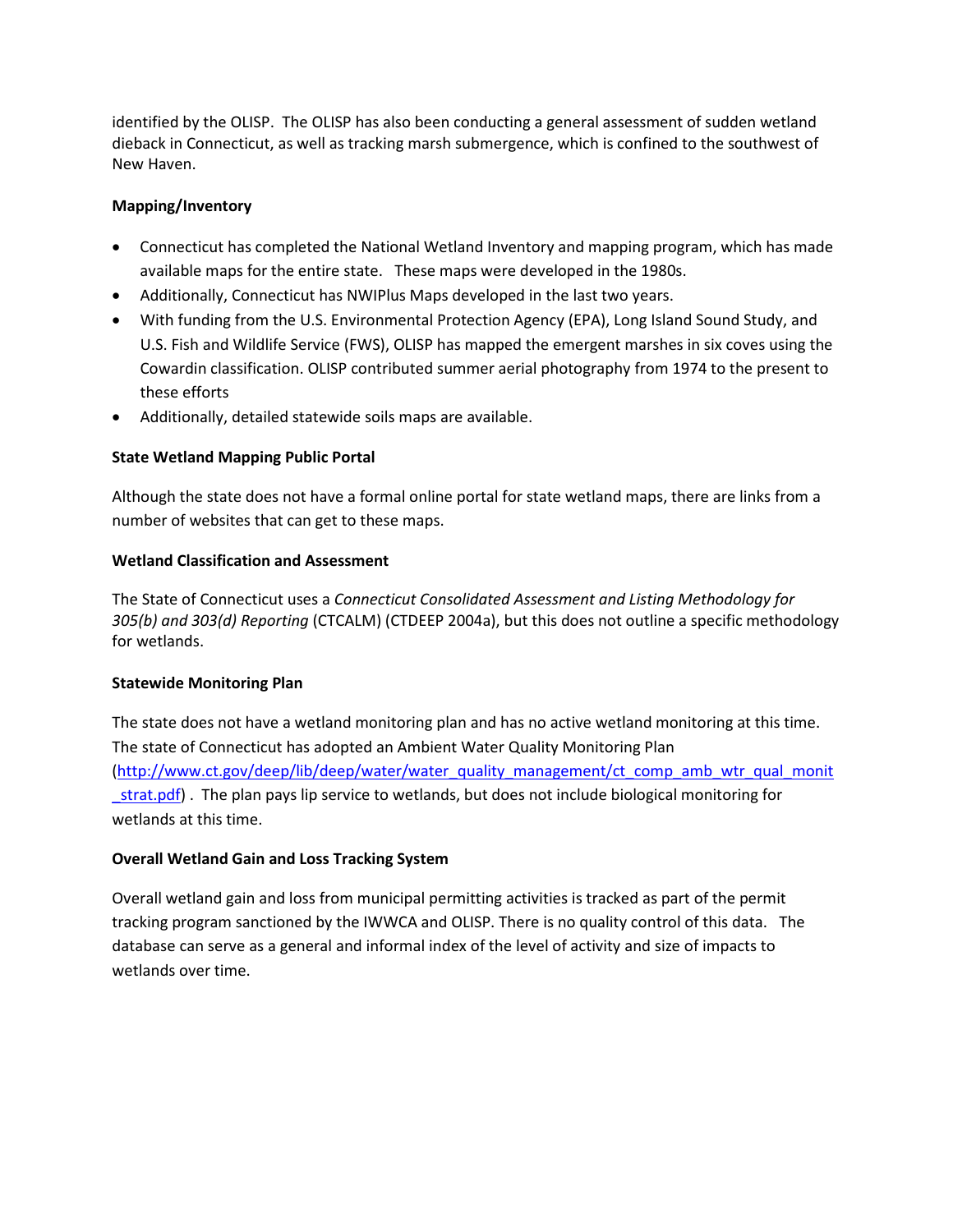## **Wetland Monitoring and Assessment Characteristics**

| Level       | None | Level 1 | Level 2 | Level 3 |
|-------------|------|---------|---------|---------|
| Connecticut | . .  |         |         |         |

| Type        | None | <b>IBI</b> | Conditional | Functional |
|-------------|------|------------|-------------|------------|
| Connecticut | ,,   |            |             |            |

| Frequency   | None | <b>Project Specific</b> | Ongoing |
|-------------|------|-------------------------|---------|
| Connecticut |      |                         |         |

*Detail:* Neither the inland nor tidal wetland program has a state-wide wetland-specific monitoring or assessment program.

## **Participation in National Wetland Condition Assessment**

| <b>NWCA Study Type</b>             | Yes | No |
|------------------------------------|-----|----|
| <b>National Study</b>              |     |    |
| <b>State Intensification Study</b> |     |    |

*Note:* NWCA sampling for the national study was conducted by federal contractors, rather than the state.

# <span id="page-7-0"></span>**Section D. Water Quality Standards**

| <b>Type</b>                                                                                                        | <b>None</b> | <b>Use Existing</b><br><b>WQ</b><br><b>Standards</b>                                                    | <b>In Process</b> | Adopted | <b>Future</b><br><b>Direction</b> |
|--------------------------------------------------------------------------------------------------------------------|-------------|---------------------------------------------------------------------------------------------------------|-------------------|---------|-----------------------------------|
| <b>Wetland-specific</b><br><b>Designated Uses</b>                                                                  |             | X<br>(There are<br>designated uses<br>for Class A<br>waters, which<br>wetlands fall<br>under currently) |                   |         |                                   |
| Narrative criteria in<br>the standards to<br>protect designated<br>wetland uses                                    |             | X                                                                                                       |                   |         |                                   |
| Numeric criteria in<br>the standards<br>based on wetland<br>type and location<br>to protect the<br>designated uses | X           |                                                                                                         |                   |         |                                   |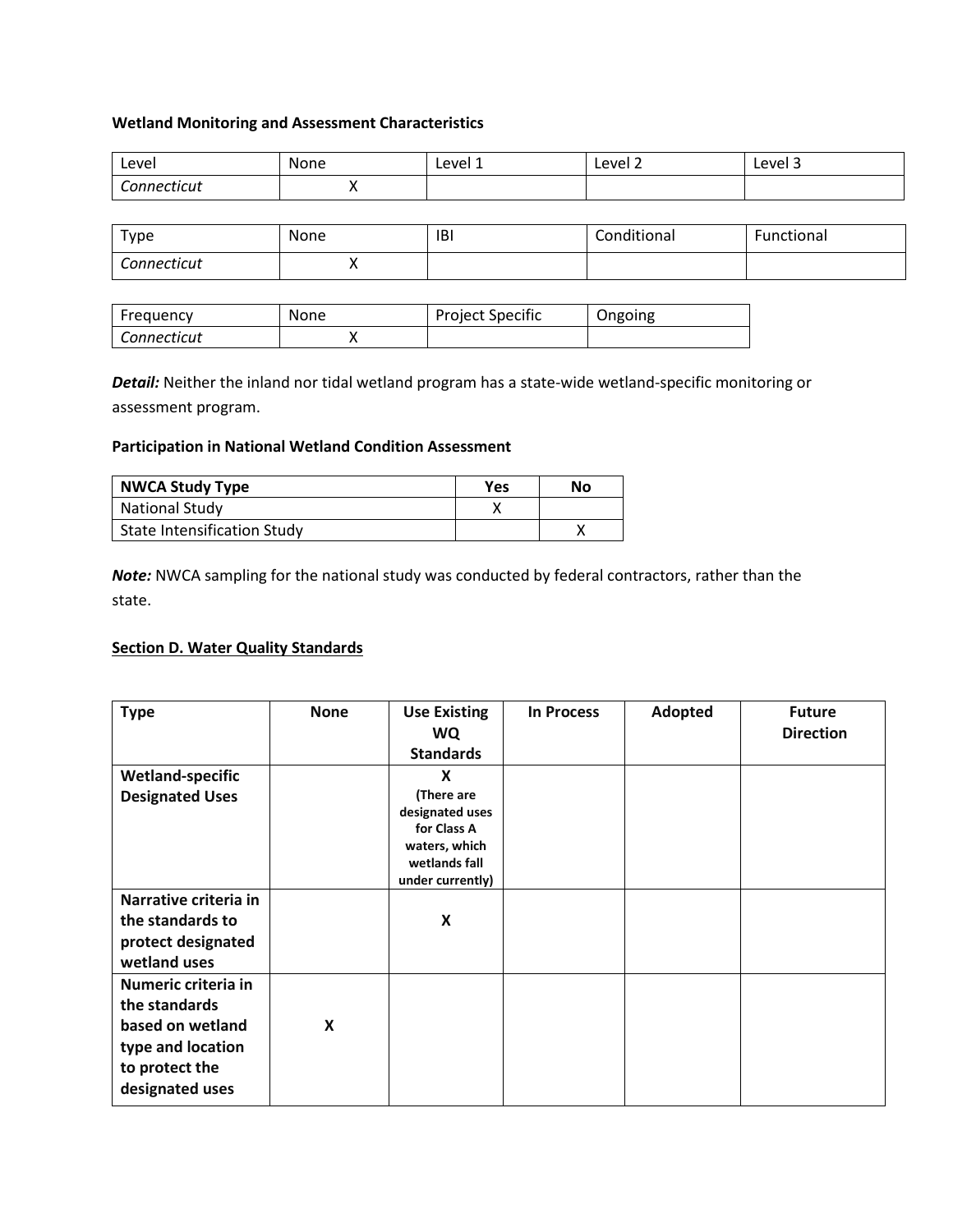| Anti-degradation            |                                     |  |  |
|-----------------------------|-------------------------------------|--|--|
| policy includes<br>wetlands | (The state relies<br>heavily on the |  |  |
|                             | antidegradation<br>policy)          |  |  |

*Description:* Section 22a-426 of the Connecticut General Statutes establishes the authority to adopt water quality standards. The statute covers all waters of the state. Wetlands are not specifically defined in such statute or standard. Marshes, swamps, bogs and areas that meet the federal definition of wetlands are regarded as surface waters of the State and are accountable to Connecticut Water Quality Standards. The state has established an anti-degradation policy that requires the maintenance and protection of water quality in high quality waters.

Importantly, a unique characteristic of water quality standards in the state is the designation of all nonclassified waters in the state as "Class A" waters, which are afforded the highest levels of protection. While these are general standards not specific to wetlands, it results in a high level of protection for all wetlands in the state. The state does not plan to seek to classify wetlands or to develop wetlandspecific water quality standards, as the current arrangement provides them with the highest level of protection by default.

# <span id="page-8-0"></span>**Section E. Voluntary Wetland Restoration**

| <b>Type of Work</b>                | <b>YES</b> | <b>NO</b> | <b>Description</b>                                      |
|------------------------------------|------------|-----------|---------------------------------------------------------|
| <b>Funds Wetland Restoration</b>   | X          |           | Some through Wildlife division (Diked marshes);         |
|                                    |            |           | Potentially 319 funds, but mostly for NPS and dam       |
|                                    |            |           | removal projects - which could include wetland effects) |
| <b>Public Wetland Restoration</b>  | x          |           | CTDEEP restores tidal wetlands as part of the CMA       |
| <b>Private Wetland Restoration</b> |            | х         | Through federal only                                    |
| <b>Technical Assistance</b>        | Χ          |           | <b>CTDFFP</b>                                           |
| <b>Tax Incentives</b>              |            | x         | Not inland; unknown for tidal                           |
| Other                              | x          |           | OLISP has created a database that tracks tidal wetland  |
|                                    |            |           | restoration projects as "potential, in-progress, or     |
|                                    |            |           | completed                                               |

### **Types of Wetland Restoration Work Funded by the State:**

### *Detail:*

- The state does not operate a formal restoration program for inland wetlands.
- However, the CMA established a policy in 1980 to encourage the restoration and rehabilitation of degraded tidal wetlands. This Act has been the foundation for the tidal marsh restoration efforts of the CTDEEP since 1980.

### The following information is currently under review (follow-up with state to confirm)

• The Connecticut DEEP is a national leader in efforts to restore degraded tidal wetlands to healthy and productive ecosystems. Restoration activities focus on reconnecting the wetlands to estuary (e.g., restoring tidal flow) and resetting the ecosystems on a trajectory to becoming a selfmaintaining ecosystem through the removal of tide gates, installation of larger culverts and removal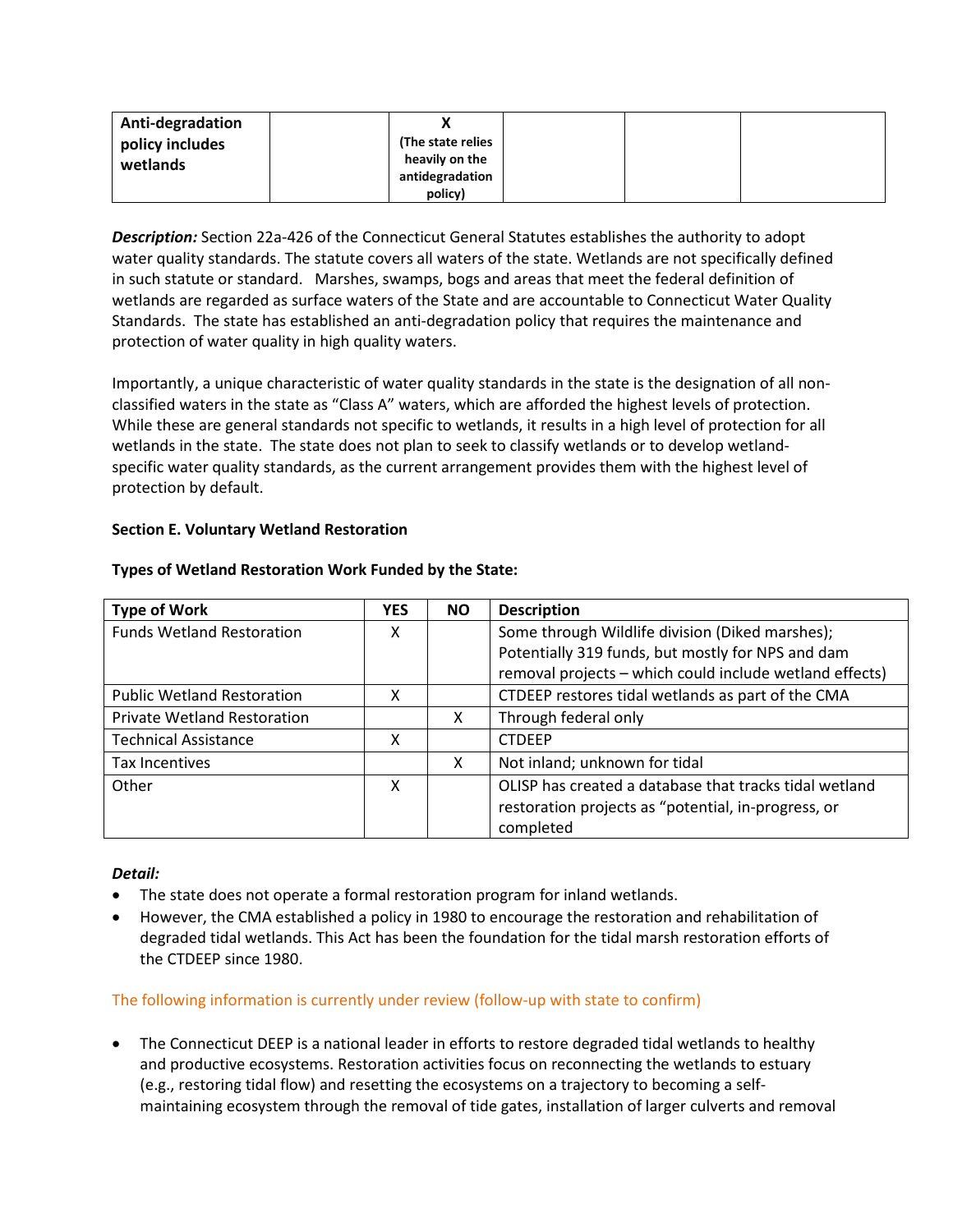of fill. The DEEP, in conjunction with many project partners, has completed more than 70 tidal flow restoration projects (over 1700 acres).

- In addition to tidal flow restoration, DEEP is evaluating techniques to the control the invasive and non-native subspecies of common reed, *Phragmites australis*, which are rapidly displacing native plant communities in brackish and tidal fresh wetlands. Common reed has been controlled on large tracts of wetlands especially the marshes of the lower Connecticut River.
- Connecticut is the first state in the nation to establish a unit dedicated to wetland restoration and mosquito management. Through the efforts of the Wildlife Division, many of the state's tidal wetlands have been restored for the benefit of waterfowl, shorebirds and other wetland-DEEPendent plants and animals.
- DEEP's Office of Long Island Sound Programs (OLISP) has a full-time coastal habitat restoration position who pursues funding for projects, and coordinates with other state, federal and non-profit organizations on the restoration of tidal wetlands as well as other critical coastal habitats such as dunes, grasslands and riverine migratory corridors for fish.
- With support from the National Oceanic and Atmospheric Administration (NOAA) Coastal Services Center, which provides two-year coastal fellows to states with approved coastal management programs, the OLISP has created a database that tracks tidal wetland restoration projects as "potential, in-progress, or completed."

| <b>Wetland Restoration Efforts</b>  | Nothing in the | <b>Planning</b> | <b>In Progress</b> | Complete |
|-------------------------------------|----------------|-----------------|--------------------|----------|
|                                     | <b>Works</b>   |                 |                    |          |
| Program has a set of restoration    | Information    |                 |                    |          |
| goals                               | unavailable    |                 |                    |          |
| Coordinate with relevant agencies   | Information    |                 |                    |          |
| that outline restoration/protection | unavailable    |                 |                    |          |
| goals and strategies and            |                |                 |                    |          |
| timeframes                          |                |                 |                    |          |
| Developed multi-agency body to      | Information    |                 |                    |          |
| coordinate restoration/ protection  | unavailable    |                 |                    |          |
| efforts                             |                |                 |                    |          |
| Set restoration goals based on      | Information    |                 |                    |          |
| agency objectives and available     | unavailable    |                 |                    |          |
| information                         |                |                 |                    |          |

# **Voluntary Wetland Restoration Program Components**

# **Goals for Restoration Projects**

| <b>NWCA Study Type</b> | <b>Yes</b>  | <b>No</b> | <b>Description</b> |
|------------------------|-------------|-----------|--------------------|
| No Net Loss            | Information |           |                    |
|                        | unavailable |           |                    |
| Reverse Loss/Net Gain  | Information |           |                    |
|                        | unavailable |           |                    |
| <b>NPS</b>             | Information |           |                    |
|                        | unavailable |           |                    |
| <b>TMDLs</b>           | Information |           |                    |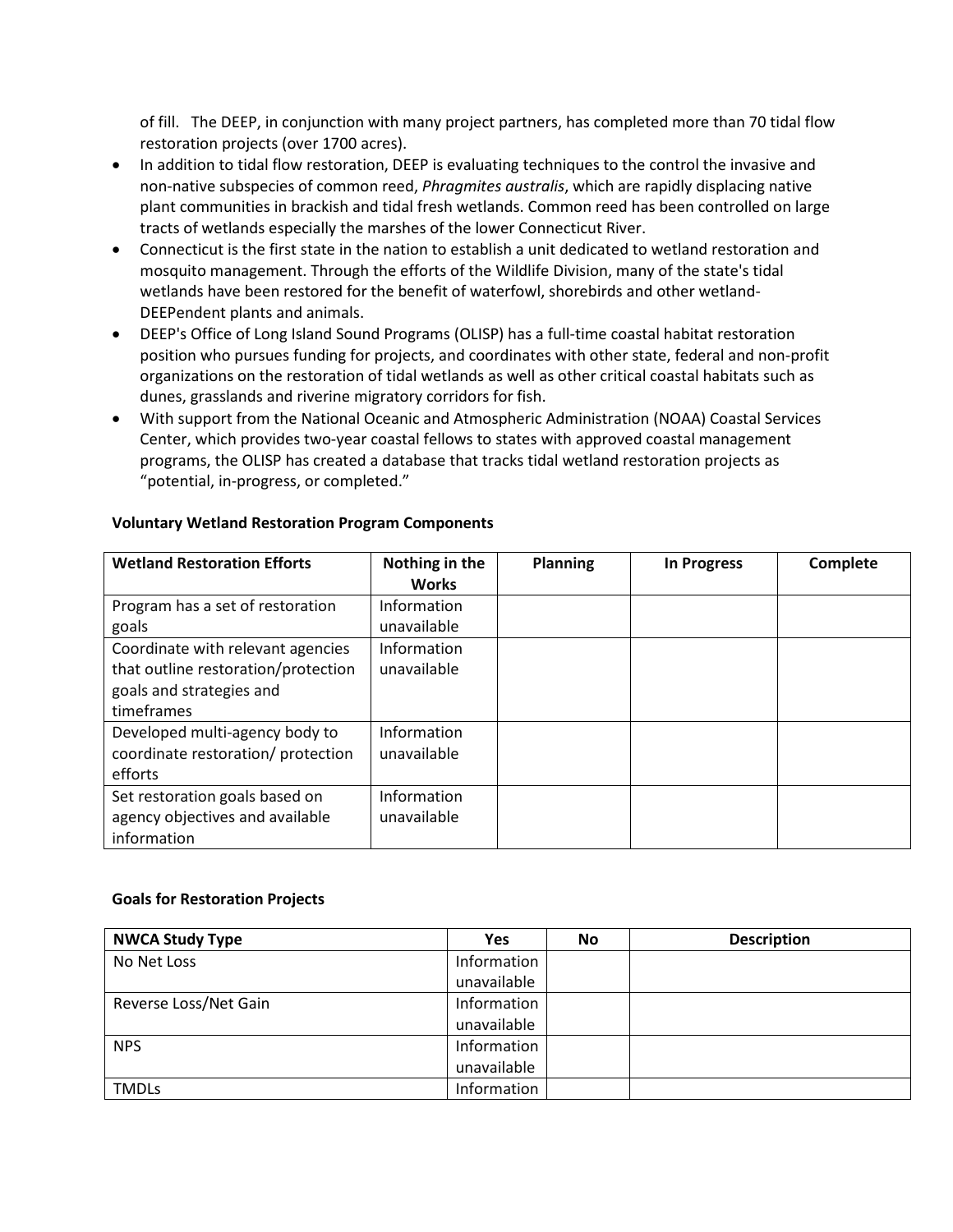|                              | unavailable |  |
|------------------------------|-------------|--|
| Habitat                      | Information |  |
|                              | unavailable |  |
| <b>Costal Protection</b>     | Information |  |
|                              | unavailable |  |
| <b>Floodwater Protection</b> | Information |  |
|                              | unavailable |  |
| Groundwater                  | Information |  |
|                              | unavailable |  |
| Other (please describe)      | Information |  |
|                              | unavailable |  |

# **Landowner Guides and Handbooks to Assist with Voluntary Wetland Restoration Efforts**

No information available.

# <span id="page-10-0"></span>**Section F. Innovative and/or Highly Effective Education and Outreach**

Connecticut delivers a comprehensive *Municipal Inland Wetland Commissioners Training Program,*  which is designed to strengthen the regulatory capability of Connecticut's municipal inland wetland agencies and educate Connecticut's citizenry on the importance of protecting and balancing the use of wetlands and watercourses. Municipal commissions usually have paid staff. This staff is specifically targeted for an annual forum as well, which allows the exchange of off-record advice and guidance from the state to municipal commission staff. The website for the training program can be found here: [http://www.ct.gov/deep/cwp/view.asp?a=2720&q=325686&DEEPNav\\_GID=1907](http://www.ct.gov/deep/cwp/view.asp?a=2720&q=325686&depNav_GID=1907)

# **Section G. Climate Change and Wetlands**

The state's coastal wetland work is involved in climate change-related projects, but the inland wetland program is not. The State of Connecticut is strongly engaged in climate change work on many fronts. This work is mostly conducted on coastal issues, specifically sea level rise, coastal flooding and storm impacts. The OSLIP is involved in these projects. There is little to no work around climate change and inland wetlands. The state does have a drought consideration work group, but wetland staff members are not part of that process. The focus of that group is on water supply, rather than natural resources.

In terms of statewide climate change efforts that are not directly connecting with wetlands, Connecticut established a Governor's Steering Committee on Climate Change in 2002. On June 2, 2008 the Connecticut legislature set greenhouse gas emissions reductions goals for the state [\(An Act Concerning](http://www.georgetownclimate.org/resources/connecticut-public-act-no-08-98-substitute-house-bill-no-5600)  [Connecticut Global Warming Solutions;](http://www.georgetownclimate.org/resources/connecticut-public-act-no-08-98-substitute-house-bill-no-5600) Public Act No. 08-98). The legislature also called for the development of an Adaptation Subcommittee to identify climate impacts anticipated for the state and recommend actions to adapt to those impacts. The Adaptation Subcommittee completed an initial report[, The Impacts of Climate Change on Connecticut Agriculture, Infrastructure, Natural Resources and](http://www.georgetownclimate.org/resources/the-impacts-of-climate-change-on-connecticut-agriculture-infrastructure-natural-resources-)  [Public Health,](http://www.georgetownclimate.org/resources/the-impacts-of-climate-change-on-connecticut-agriculture-infrastructure-natural-resources-) in 2010. In early 2011, the subcommittee released a draft [Connecticut Climate](http://www.georgetownclimate.org/resources/connecticut-climate-change-preparedness-plan)  [Preparedness Plan.](http://www.georgetownclimate.org/resources/connecticut-climate-change-preparedness-plan) That plan was finalized in July 2013.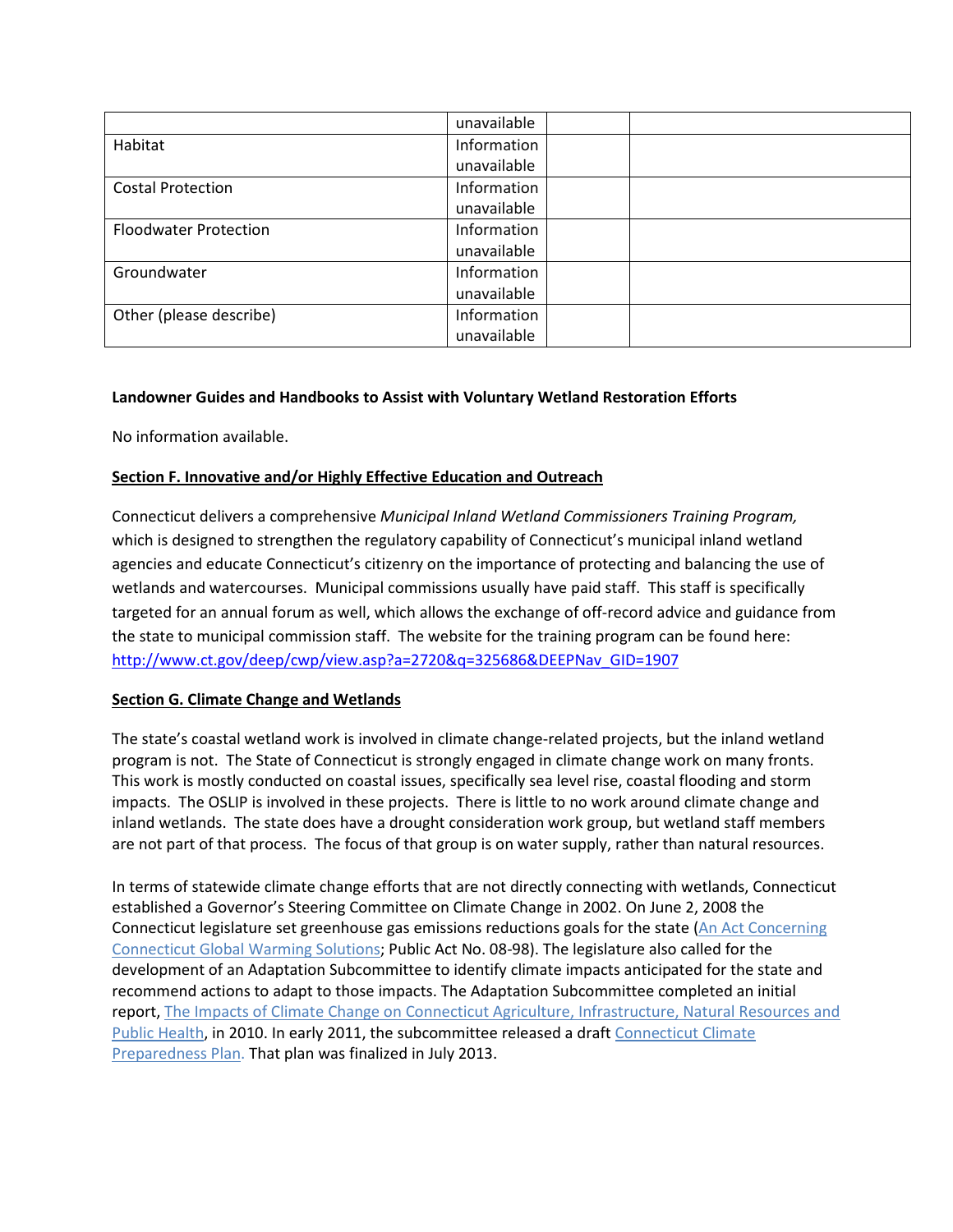Connecticut's focus on climate impacts was catalyzed by impacts caused by two major storms: Tropical Storm Irene in August 2011 and a major snowstorm in October 2011. In response, Governor Dannel Malloy convened a Two Storm Panel. In January 2012, the Panel released the Report of the Two Storm [Panel](http://www.governor.ct.gov/malloy/lib/malloy/two_storm_panel_final_report.pdf) detailing recommendations to reduce the state's vulnerability to extreme weather events. In addition, the Connecticut legislature convened a Shoreline Preservation Task Force to study the effects of sea-level rise, coastal flooding, and extreme weather events on the state's shoreline. That Task Force release[d The Report of the Shoreline Preservation Task Force](http://www.housedems.ct.gov/shore/pubs/Task_Force_Report_Final.pdf) in January 2013 including recommendations to rebuild and recover from the 2011 storms and better plan and prepare for future storms. The state is also home to one of the projects selected as a finalist in th[e Rebuild by Design](http://www.georgetownclimate.org/resources/rebuild-by-design) competition.

# <span id="page-11-0"></span>**Section H. Integration**

| Entity/Program Area                    | Yes/No     | Description of the Connection    | Contact for Follow-up |
|----------------------------------------|------------|----------------------------------|-----------------------|
| NPDES/NPS/Stormwater                   | <b>YES</b> | While integration is minimal,    |                       |
|                                        |            | there is some level of           |                       |
|                                        |            | connection, with wetland and     |                       |
|                                        |            | watercourse issues considered    |                       |
|                                        |            | when stormwater permits are      |                       |
|                                        |            | reviewed. Additionally,          |                       |
|                                        |            | potential benefits to wetlands   |                       |
|                                        |            | are considered when              |                       |
|                                        |            | developing NPS projects          |                       |
| 303(d)                                 | <b>YES</b> | At a cursory level               |                       |
| 305(b) Reporting                       | <b>YES</b> | At a cursory level               |                       |
| <b>TMDL</b>                            | <b>NO</b>  |                                  |                       |
| Climate Change/ Resiliency             | <b>YES</b> | Mostly tidal - Sea level rise,   |                       |
|                                        |            | coastal storms, etc.             |                       |
| Land Use / Watershed planning          | <b>YES</b> | (see below)                      |                       |
| Flood/Hazard Mitigation                | <b>YES</b> | Work with flood managers; any    |                       |
|                                        |            | wetland permit application for a |                       |
|                                        |            | project in a FEMA flood zone is  |                       |
|                                        |            | required to have a consistency   |                       |
|                                        |            | review with state flood          |                       |
|                                        |            | management rules.                |                       |
| Coastal Work                           | <b>YES</b> | Little day-to-day interaction,   |                       |
|                                        |            | but coordination as needed;      |                       |
|                                        |            | almost no overlap, jurisdiction  |                       |
|                                        |            | makes efforts separate.          |                       |
| <b>Wildlife Action Plan</b>            | <b>YES</b> | Wetlands are included in the     |                       |
|                                        |            | plan                             |                       |
| <b>Statewide Comprehensive</b>         | <b>YES</b> | State has a SCORP that is likely |                       |
| <b>Outdoor Recreation Plan (SCORP)</b> |            | to include wetlands, although    |                       |
|                                        |            | not sure how wetlands are tied   |                       |
|                                        |            | in                               |                       |
| Other (Specify)                        | <b>NO</b>  |                                  |                       |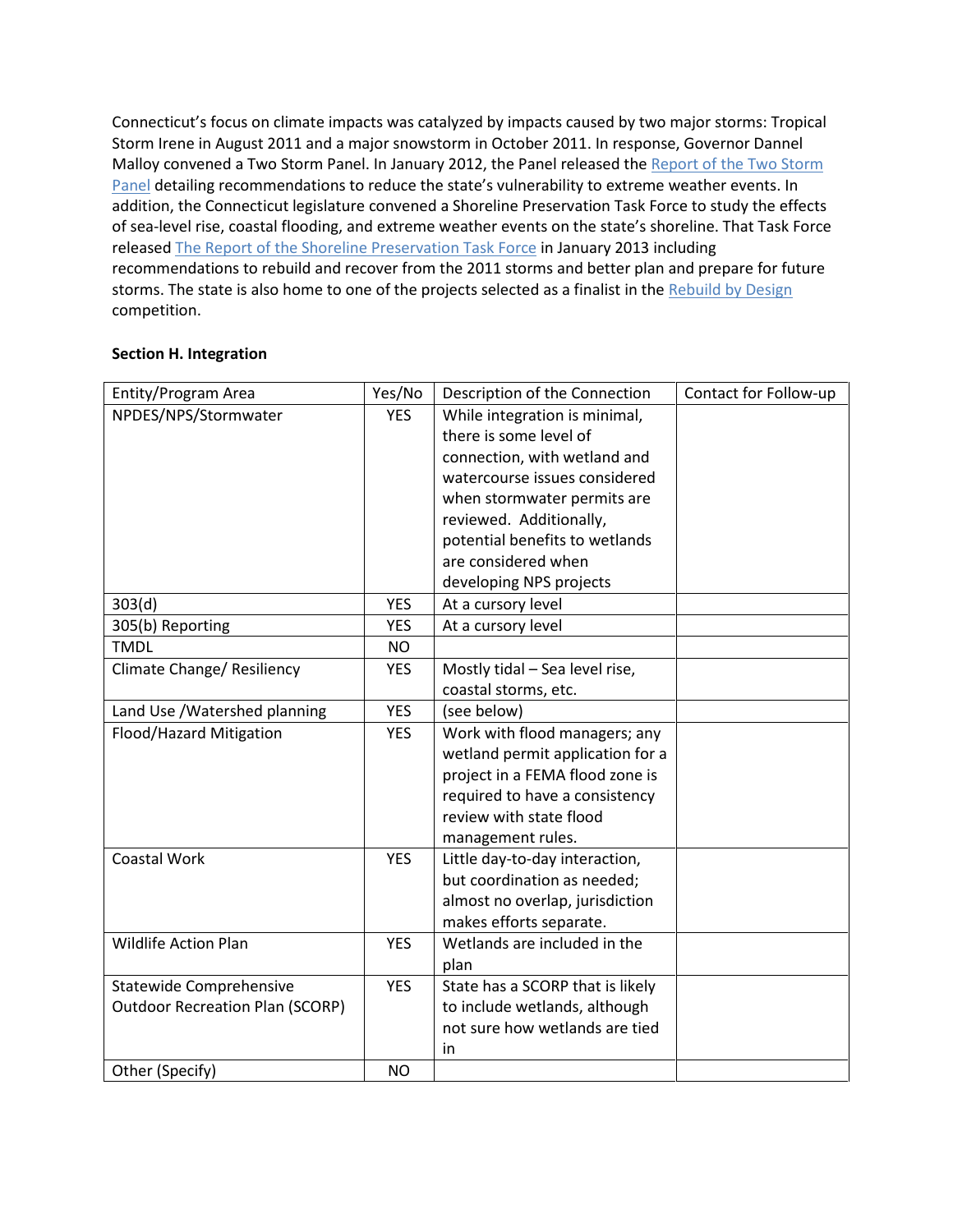## *State Wetland Program Development Continuum*

| <b>Continuum Stage</b>              | <b>Core Element</b><br>1: Regulation                 | <b>Core Element</b><br>2: Monitoring<br>& Assessment | <b>Core Element 3:</b><br><b>Wetland Water</b><br><b>Quality</b> | <b>Core Element</b><br>4:<br>Voluntary    |
|-------------------------------------|------------------------------------------------------|------------------------------------------------------|------------------------------------------------------------------|-------------------------------------------|
|                                     |                                                      |                                                      | <b>Standards</b>                                                 | Restoration                               |
| <b>Mature Stage</b><br>High<br>Л    | X<br>(401)<br>Certification +<br>Coastal<br>program) |                                                      |                                                                  |                                           |
| <b>Initial Implementation Stage</b> |                                                      |                                                      |                                                                  |                                           |
| <b>Development Stage</b>            |                                                      |                                                      |                                                                  | <b>X (Tidal - Check</b><br>with Brian G.) |
| <b>Early Stage</b>                  |                                                      | $\boldsymbol{\mathsf{X}}$                            | X                                                                |                                           |
| Low                                 |                                                      |                                                      |                                                                  | X (inland)                                |

# **Section I. Contact Information**

**Robert Gilmore** (Inland Wetlands) Inland Water Resources Division CT Department of Energy and Environmental Protection 79 Elm Street Hartford, CT 06106-5127 (860) 424-4075 [Robert.gilmore@ct.gov](mailto:Robert.gilmore@ct.gov)

**Brian G.** (Tidal Wetlands Regulation)

Office of Long Island Sound Programs Bureau of Water Protection and Land Reuse Department of Energy and Environmental Protection 79 Elm Street Hartford, CT 06106-5127 Phone: 860-424-3034

**David Blatt** (Tidal Wetlands Planning) Long Island Sound Programs CT Department of Energy and Environmental Protection 79 Elm Street Hartford, CT 06106-5127 (860) 424-3034 [David.blatt@ct.gov](mailto:David.blatt@ct.gov)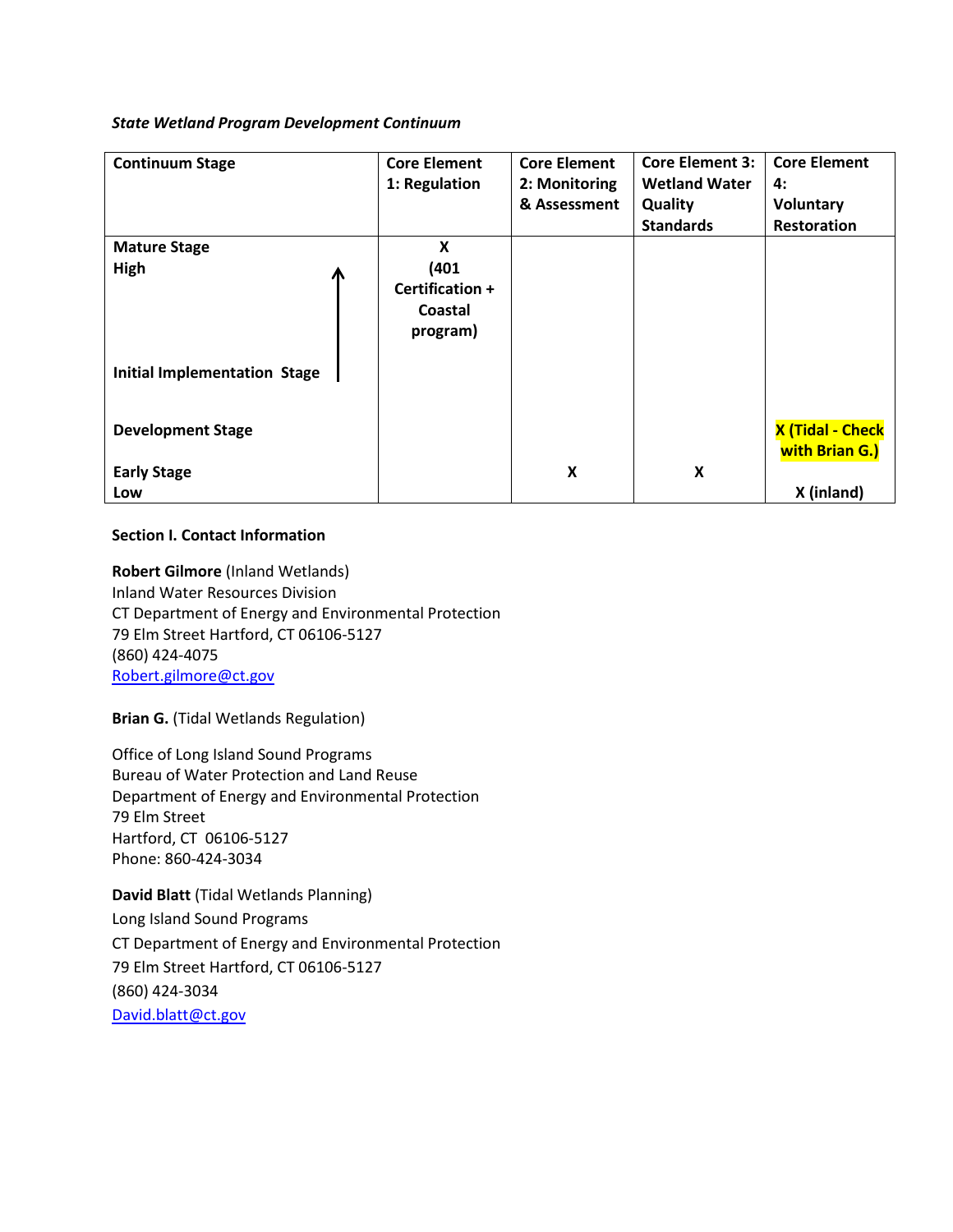# **Section J. Useful State Websites**

### **State Government Programs**

- 1. Department of Energy and Environmental Protection <http://www.ct.gov/deep/site/default.asp>
	- a) Inland Wetlands & Water Courses [http://www.ct.gov/deep/cwp/view.asp?a=2720&Q=325682&DEEPNav\\_GID=1907&dee](http://www.ct.gov/deep/cwp/view.asp?a=2720&Q=325682&depNav_GID=1907&deepNav=|) [pNav=|](http://www.ct.gov/deep/cwp/view.asp?a=2720&Q=325682&depNav_GID=1907&deepNav=|)
		- i. Legislation, Regulation & Case Law
			- [Inland Wetlands and Watercourses Act-](http://www.cga.ct.gov/current/pub/chap_440.htm) General Statutes of Connecticut section 22a-36 through section 22a-45.
			- DEEP [Inland Wetlands and Watercourses Model Municipal Regulations](http://www.ct.gov/deep/lib/deep/water_inland/wetlands/modelregsfinalof4thedition.pdf) Guidance for municipal inland wetlands agencies. When implementing the Model combine it with the Advisories in the *Legislative and Regulatory Advisories* section listed directly below to make it current.
			- [Guidelines Upland Review Area Regulations Connecticut's Inland](http://www.ct.gov/deep/lib/deep/water_inland/wetlands/upland_review_document_june1997.pdf)  [Wetlands and Watercourses Act](http://www.ct.gov/deep/lib/deep/water_inland/wetlands/upland_review_document_june1997.pdf) - Guidance for municipal inland wetlands agencies. Also found as Appendix C of the DEEP Model Regulations.
			- [DEEP Inland Wetland and Watercourse Regulations](http://www.ct.gov/deep/lib/deep/regulations/22a/22a-39-1through15.pdf) The inland wetlands and watercourses regulations of the Connecticut DEEP.
			- DEEP [Revocation and Reinstatement of Municipal Authority to Regulate](http://www.ct.gov/deep/lib/deep/regulations/22a/22a-42d-1.pdf)  [Inland Wetlands Regulations](http://www.ct.gov/deep/lib/deep/regulations/22a/22a-42d-1.pdf) - The inland wetlands and watercourses regulations of the Connecticut DEEP as it pertains to evaluating whether a municipal inland wetlands agency is performing its duties pursuant to section 22a-42 of the General Statutes of Connecticut.
	- b) Water Resources (Their website has several pages with various water resource programs and services – I have only included some of them here.)
		- i. Groundwater

[http://www.ct.gov/deep/cwp/view.asp?a=2685&q=322260&deepNav\\_GID=162](http://www.ct.gov/deep/cwp/view.asp?a=2685&q=322260&deepNav_GID=1625) [5](http://www.ct.gov/deep/cwp/view.asp?a=2685&q=322260&deepNav_GID=1625)

- ii. Lakes & Ponds [http://www.ct.gov/deep/cwp/view.asp?a=2719&q=325530&deepNav\\_GID=162](http://www.ct.gov/deep/cwp/view.asp?a=2719&q=325530&deepNav_GID=1625) [5](http://www.ct.gov/deep/cwp/view.asp?a=2719&q=325530&deepNav_GID=1625)
	- Surface Water Quality [http://www.ct.gov/deep/cwp/view.asp?a=2719&q=325602&deepNav\\_](http://www.ct.gov/deep/cwp/view.asp?a=2719&q=325602&deepNav_GID=1654) [GID=1654](http://www.ct.gov/deep/cwp/view.asp?a=2719&q=325602&deepNav_GID=1654)
	- Nonpoint Source Pollution Management [http://www.ct.gov/deep/cwp/view.asp?a=2719&q=325588&deepNav\\_](http://www.ct.gov/deep/cwp/view.asp?a=2719&q=325588&deepNav_GID=1654) [GID=1654](http://www.ct.gov/deep/cwp/view.asp?a=2719&q=325588&deepNav_GID=1654)
- iii. Long Island Sound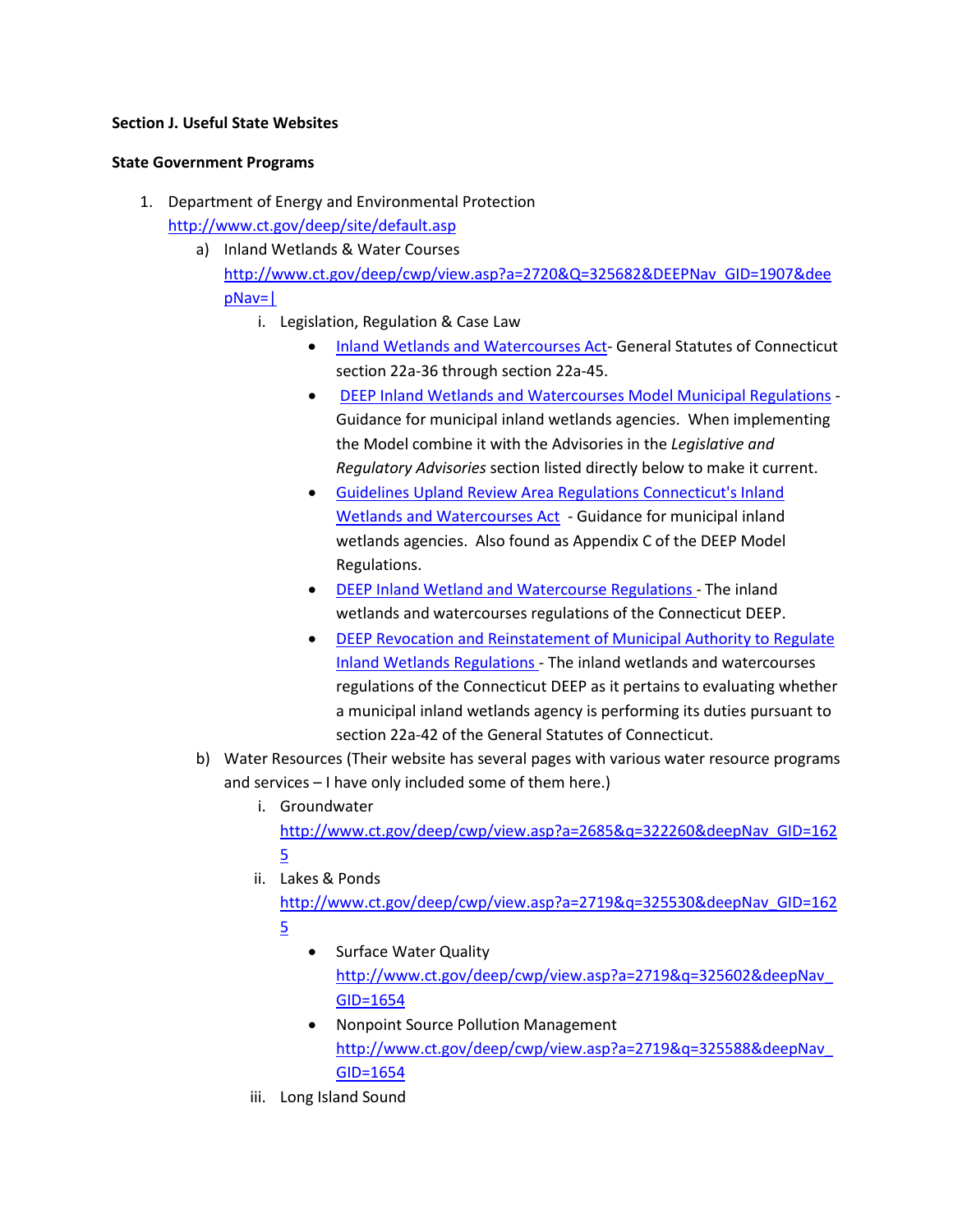[http://www.ct.gov/deep/cwp/view.asp?a=2705&q=323790&deepNav\\_GID=163](http://www.ct.gov/deep/cwp/view.asp?a=2705&q=323790&deepNav_GID=1635) [5](http://www.ct.gov/deep/cwp/view.asp?a=2705&q=323790&deepNav_GID=1635)

- Coastal Management [http://www.ct.gov/deep/cwp/view.asp?a=2705&q=323542&deepNav\\_](http://www.ct.gov/deep/cwp/view.asp?a=2705&q=323542&deepNav_GID=1622) [GID=1622](http://www.ct.gov/deep/cwp/view.asp?a=2705&q=323542&deepNav_GID=1622)
- Tidal Wetlands [http://www.ct.gov/deep/cwp/view.asp?a=2705&q=323822&deepNav\\_](http://www.ct.gov/deep/cwp/view.asp?a=2705&q=323822&deepNav_GID=1622) [GID=1622](http://www.ct.gov/deep/cwp/view.asp?a=2705&q=323822&deepNav_GID=1622)
- iv. Rivers & Streams
	- Water Quality Monitoring and Assessment Program [http://www.ct.gov/deep/cwp/view.asp?a=2719&q=325616&deepNav\\_](http://www.ct.gov/deep/cwp/view.asp?a=2719&q=325616&deepNav_GID=1654) [GID=1654](http://www.ct.gov/deep/cwp/view.asp?a=2719&q=325616&deepNav_GID=1654)
	- Watershed Management Program [http://www.ct.gov/deep/cwp/view.asp?a=2719&q=325628&deepNav\\_](http://www.ct.gov/deep/cwp/view.asp?a=2719&q=325628&deepNav_GID=1654) [GID=1654](http://www.ct.gov/deep/cwp/view.asp?a=2719&q=325628&deepNav_GID=1654)
- v. Wetlands
	- Wetlands Management Program [http://www.ct.gov/deep/cwp/view.asp?a=2720&q=325678&deepNav\\_](http://www.ct.gov/deep/cwp/view.asp?a=2720&q=325678&deepNav_GID=1625) [GID=1625](http://www.ct.gov/deep/cwp/view.asp?a=2720&q=325678&deepNav_GID=1625)
	- Inland Wetlands and Watercourses Program [http://www.ct.gov/deep/cwp/view.asp?a=2720&q=325682&deepNav\\_](http://www.ct.gov/deep/cwp/view.asp?a=2720&q=325682&deepNav_GID=1907) [GID=1907](http://www.ct.gov/deep/cwp/view.asp?a=2720&q=325682&deepNav_GID=1907)
	- Tidal Wetlands Program [http://www.ct.gov/deep/cwp/view.asp?a=2705&q=323822&deepNav\\_](http://www.ct.gov/deep/cwp/view.asp?a=2705&q=323822&deepNav_GID=1654) [GID=1654](http://www.ct.gov/deep/cwp/view.asp?a=2705&q=323822&deepNav_GID=1654)
	- Tidal Wetland Restoration [http://www.ct.gov/deep/cwp/view.asp?a=2705&q=323828&deepNav\\_](http://www.ct.gov/deep/cwp/view.asp?a=2705&q=323828&deepNav_GID=1654) [GID=1654](http://www.ct.gov/deep/cwp/view.asp?a=2705&q=323828&deepNav_GID=1654)
	- Vernal Pools [http://www.ct.gov/deep/cwp/view.asp?a=2720&q=325676&deepNav\\_](http://www.ct.gov/deep/cwp/view.asp?a=2720&q=325676&deepNav_GID=1654) [GID=1654](http://www.ct.gov/deep/cwp/view.asp?a=2720&q=325676&deepNav_GID=1654)
- vi. Water Diversion Program [http://www.ct.gov/deep/cwp/view.asp?a=2720&q=325636&deepNav\\_GID=165](http://www.ct.gov/deep/cwp/view.asp?a=2720&q=325636&deepNav_GID=1654) [4](http://www.ct.gov/deep/cwp/view.asp?a=2720&q=325636&deepNav_GID=1654)

# **Federal Government Programs**

1. USDA Natural Resources Conservation Service Wetlands Reserve Program <http://www.nrcs.usda.gov/wps/portal/nrcs/main/ct/programs/>

# **Other Organization Wetland Links**